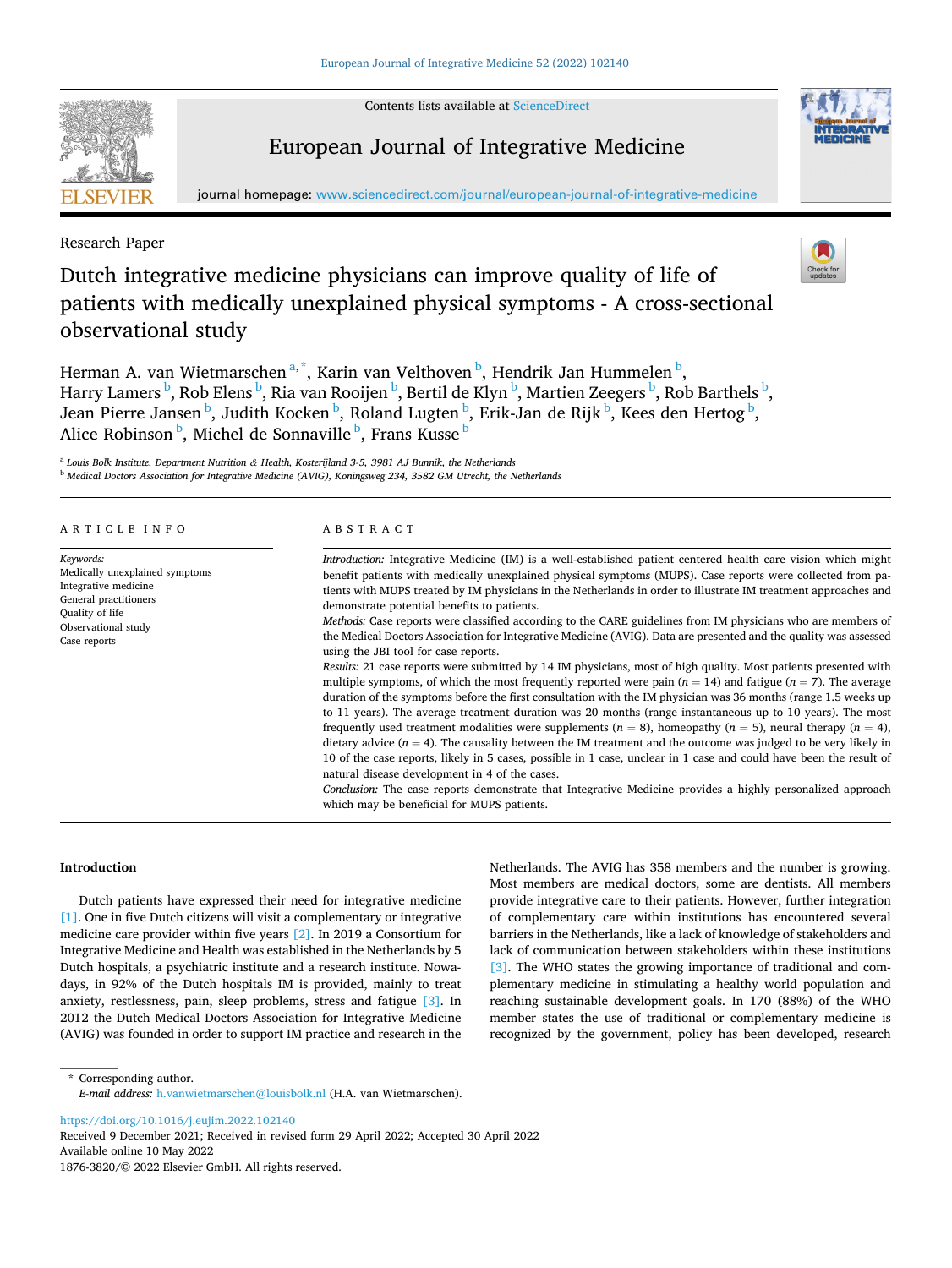programs are available, and research centres have been established [\[4\]](#page-5-0). Integrative Medicine (IM) is currently a well-established part of the healthcare system in the United States, with an Academic Consortium of Integrative Medicine including over 70 academic institutions advancing education, information and research in the field of IM [\[5\].](#page-5-0) The National Center for Complementary and Integrative Health (NCCIH) in the US was founded in 1992 and is now part of the National Institutes of Health (NIH) which has spent over 150 million dollar on IM research in 2020 alone.

Integrative Medicine is based on a common set of principles endorsed by the US consortium including: 1) the horizontal relationship between care providers and care receivers, 2) the whole person is taken into account including the mind, spirit, and community, 3) both conventional and alternative methods of treatment are used to facilitate the innate healing response of the body, 4) interventions which are natural and less invasive should be used whenever possible, 5) a variety of scientific methods should be used to evaluate complex interventions, 6) the care provider has a coaching role, the care receiver decides, 7) prevention and health promotion are essential, 8) health care providers should commit themselves to self-exploration and self-development [[6](#page-5-0), [7](#page-5-0)].

Conventional medicine offers few treatment options to patients with medically unexplained physical symptoms (MUPS) and seems to have a limited effect [\[8,9](#page-5-0)]. Integrative Medicine practitioners using a variety of complementary treatment methods and corresponding worldviews [\[10\]](#page-5-0)  claim to be able to provide answers and improve the quality of life of these patients [\[11\].](#page-5-0) However, there is hardly any scientific research available on this topic. A Cochrane review conducted in 2014 on non-pharmacological treatment of MUPS was only able to include studies on psychological interventions, mainly CBT [\[12\]](#page-5-0). Only one randomized controlled trial conducted in four London general practices has shown that acupuncture can improve health status and wellbeing [\[13\]](#page-5-0).

The aim of this cross-sectional observational study was to demonstrate the range of treatment options that IM physicians have to offer patients with medically unexplained physical symptoms (MUPS) and to show the benefits of these treatments. In order to do so, a series of case reports were collected from the members of the AVIG.

#### **Methods**

## *Study design*

A cross-sectional observational design was chosen for the presentation of IM physicians approaches for the treatment of MUPS in the Netherlands. The cross-sectional design included the collection of a number of case reports from IM physicians. A Dutch language casereport template was developed based on the CARE-guidelines [\[14\]](#page-5-0), the HOM-CASE guidelines [\[15\]](#page-5-0) and the CARE-AAT guidelines [\[16\]](#page-5-0)  (Supplementary file S1). All CARE-guideline topics were included in the template to which explanations were added with references to IM related topics. For instance to the topic 'diagnostic reasoning' the following explanation was added: 'Describe specific diagnostic characteristics and reasoning based on your field of expertise (TCM: syndromes + symptoms, homeopathy: key symptoms, anthroposophy: 3 & 4 foldness, etc.)'. Together with the case-report template a one page checklist was provided in order to check the items covered in the case-report (Supplementary file S2). One researcher was available to answer questions about the case report template and provide feedback on the submitted case reports. In order to improve the quality of the case report the physician was then allowed to provide additional information.

#### *Setting*

Case reports were collected from October 2020 till March 2021.

Requests for submission of case reports were issued by the Medical Doctors Association for Integrative Medicine (AVIG) to all of its members via email. The AVIG members are active in all parts of the Netherlands. The first email was sent out in October 2020. The request was repeated in the newsletter of the AVIG and repeated again in another email to the members. A minimum of 15 case reports was aimed for in order to provide an overview of the variety of treatment modalities used by IM physicians and the types of patients they encounter.

### *Participants*

Case reports from patients were included when there were medically unexplained physical symptoms for at least two weeks. Patients suffering from depression, anxiety disorder, dissociative disorder or a personality disorder were excluded. Furthermore, cases were selected in which the physician was able to discern a clear effect of the treatment, and was able to clearly describe this effect or provide objective data concerning this effect. All patients described in the case report gave written informed consent for using and publishing their data. The study did not involve experiments with human subjects and is therefore exempt from ethical approval according to the Dutch Medical Research in Human Subjects Act (WMO). The study is conducted according to the principles set out in the declaration of Helsinki [\[17\]](#page-5-0).

#### *Outcome evaluation*

Outcomes were assessed as objective outcomes per consultation, patient reported outcomes per consultation, physician reported outcomes per consultation, compliance with therapy, therapy tolerability, and adverse events. Special attention was given in the case report template for the reporting of the timing of therapy administrations and reported effects in order to assess the causality of the intervention. Additionally, the IM physicians were asked to provide their own causality assessment of the case.

#### *Data analysis*

The data provided by the IM physicians was summarised and extracted into a table format. The quality of the data was assessed by the first author and reviewed by the second and last authors using the JBI checklist for case reports  $[18]$ . The causality of the treatment on the outcomes was assessed by the first author and reviewed by the second and last author, using all information available in the case reports and the system of causality assessment described by Kiene et al. [\[19\].](#page-5-0) According to the system of causality assessment developed by Kiene the difference between the length of the period of symptoms present and the period of IM treatment and effect is an important factor for causality, a larger period of symptoms with a relatively short treatment period increases the possibility of a causal effect between the outcomes and the treatment.

# **Results**

## *Participants*

In total, 23 case reports were submitted by 15 IM physicians. One physician retracted his two case reports because he objected to publication in an article that would include cases on homeopathy. The remaining 21 case reports were submitted by 14 IM physicians, 3 of whom submitted 3 case reports, 1 of whom 2 case reports and 10 submitted a single case report. Demographics of the 21 patients described in the case reports are presented in [Table 1](#page-2-0).

[Table 2](#page-3-0) provides a very brief summary of each of the case reports, presenting the main symptoms, duration of the symptoms, the main interventions, duration of the interventions, the outcomes and the likelihood of a causal relationship between the intervention and the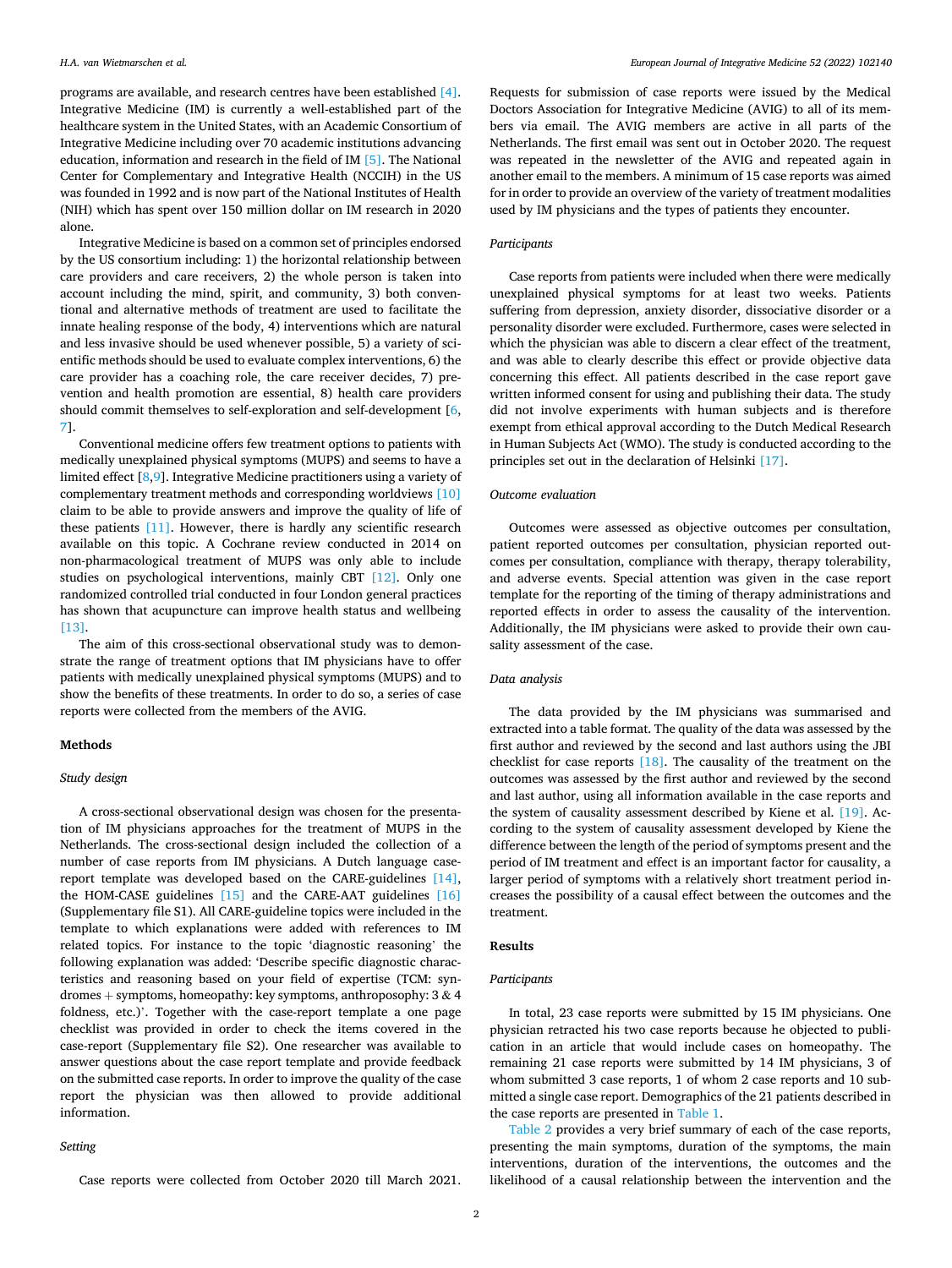#### <span id="page-2-0"></span>**Table 1**

Demographics of the included patients.

| Characteristic     | Unit          | Quantity        |           |
|--------------------|---------------|-----------------|-----------|
| Number of patients | N             | 21              |           |
| Gender             |               |                 |           |
| Male               | N(% )         | 7 (33%)         |           |
|                    | Female        | N(%)            | 14 (67%)  |
| Age                |               |                 |           |
|                    | Mean          | Mean (SD)       | 43 (23)   |
|                    | Range         | Year            | $10 - 83$ |
| Symptom duration   |               |                 |           |
| Mean               | Month (SD)    | 36 (38)         |           |
| Range              | Weeks - years | 1.5 wk - 11 yrs |           |
| Therapy duration   |               |                 |           |
| Mean               | Month (SD)    | 20 (36)         |           |
| Range              | Weeks - years | 2 wk - 10 yrs   |           |

outcome assessed by the data analyst. A more comprehensive summary including descriptions of patient histories, clinical conditions, diagnostics, interventions, outcomes, adverse events, patient assessments, physicians assessment and causality assessments is available as Supplementary File S3.

The 21 case reports submitted by AVIG members cover a variety of symptoms and treatment modalities. All authors provided an argumentation for considering the presented symptoms in combination with the patient history as cases of MUPS, at least at the time of the first consultation by the IM physician. Most patients presented with multiple symptoms, of which the most frequently reported were pain  $(n = 14)$  and fatigue ( $n = 7$ ). The average duration of the symptoms before the first consultation with the IM physician was 36 months. However, there is a large variation in this symptom duration between cases, ranging from 1.5 weeks up to 11 years. The average treatment duration is 20 months, ranging from almost instantaneous up to 10 years. [Fig. 1](#page-4-0) provides visual presentation of the differences between the period in which symptoms were present before the first IM consultation, and the IM treatment period. This information contributes to the assessment of the causality between the outcomes and the treatment.

The 21 case reports also illustrate the variety of treatment modalities and combinations of treatment modalities that have been used to treat these MUPS cases, the most frequently used are supplements  $(n = 8)$ , homeopathy ( $n = 5$ ), neural therapy ( $n = 4$ ), dietary advise ( $n = 4$ ), acupuncture  $(n = 3)$ , relaxation exercises  $(n = 3)$ , the EMMETT technique (a muscle relaxation technique developed by Ross Emmett) (*n* = 3), and bioresonance  $(n = 2)$ . The reported results at the end of the IM treatment period were very positive in all the cases even though the causality between the intervention and the outcome is not always clear. In 13 cases the symptoms almost entirely disappeared after the IM treatment period, in the other 8 cases there was a clear and substantial improvement in at least one of the symptoms. The overall quality of the case reports was very high, as assessed using the JBI appraisal checklist for case reports ([Table 3](#page-4-0)). Six of the eight items were positively scored for all of the case reports ( $n = 21, 100\%$ ). One case report did not provide clear take away lessons ( $n = 1$ , 5%), and 15 case reports did not report side effects or provided information on side effects  $(n = 15, 71\%)$ .

The causality between the IM treatment and the outcome is judged to be very likely in 10 of the case reports, likely in 5 cases, possible in 1 case, unclear in 1 case and could have been the result of natural disease development in 4 of the cases. Striking examples are the case report of a 10 year old boy with frequent vomiting, up to 40 times per day, for three months. A single bioresonance treatment resulted in the complete disappearance of the symptoms within 2 weeks (case 5). In another case of a 52 years old women with severe hearing impairment of the right ear, neural therapy with a procaine-HCl injection led to immediate return of hearing. Relapses during the following months were successfully treated with procaine injections leading to immediate return of hearing each time (case 15). Finally, the patient was fully cured. In a last example case report, a 15 years old boy suffering from chronic belly ache, headache,

fatigue, and sleep problems for 9 years visited an IM physician and started with an integrated treatment plan consisting of dietary changes, probiotics, exercises, mindfulness, EFT, EMDR and family constellation work which resulted in large reduction of the complaints within 2 months and complete resolving of the symptoms within 14 months (case 6). This case shows that an IM treatment approach can consist of multiple treatment modalities, which reflects current practice in the Netherlands. It shows a rapid effect in 2 months compared with 9 years of symptoms, although we cannot point out which part or combination of parts of the treatment caused the effect.

## **Discussion**

This cross-sectional observational study presents 21 case reports of MUPS patients treated by Integrative Medicine physicians. The case reports demonstrate a variety of options for treating MUPS, even when conventional medicine has nothing more to offer. This is in line with a recent qualitative analysis of 20 German general practitioners dealing with therapeutically indeterminate situations [\[20\]](#page-5-0). The study demonstrated an important role for complementary treatments used as active treatment, as beneficial placebo treatment or as relational tools in such situations. The problem for general practitioners dealing with MUPS is often a discrepancy between disease models used by the GP and those used by the patients [\[21\].](#page-5-0) An evidence synthesis on general practitioners' perception and management of MUPS pointed out that patients often adhere to a biomedical disease model while GPs see MUPS in the light of a psychosocial disease model, which can lead to frustration and can be a threat to the professional identity of the GPs [\[22\].](#page-5-0) Convinced professional users of complementary therapies feel less threatened by the indeterminate situations because they have additional tools available [\[20\]](#page-5-0).

The variety of case reports illustrates the diversity of medically unexplained physical symptoms. From the causality assessment it is clear that an Integrative Medicine approach can be effective for these patients. In most of the presented cases there is a very likely or likely causal relationship between the IM treatment and the effects. However, it is not clear from the start which type of treatment will work best for which patient. The case reports generally show that Integrative Medicine is a highly personalized whole systems approach in which the treatment is tailored to individual needs and responses. Such whole systems approaches are not focussing on symptoms only, but rather on activating the inherent self-healing mechanisms of the body [[23,24](#page-5-0)].

## *Limitations*

An important limitation of this study is the selection of the case reports, which will probably reflect the best cases of the contributing IM physicians. Therefore there is no way to predict for how many MUPS patients an IM treatment would be beneficial, based on this study. Additionally, the selection of case reports presented in this study might not be representative of the treatments used by IM physicians in the Netherlands.

## **Conclusion**

The study shows the willingness of IM physicians to contribute case reports, and their ability to provide sufficient information in order to write high quality case reports. It also demonstrates that the AVIG and individual IM physicians value scientific research. It appears from this study that MUPS patients presenting with pain and fatigue symptoms can in certain instances be treated successfully by IM physicians. The results of this study can be used to design comparative studies with standardized data collection in the practices of AVIG members in order to gain more insights into promising IM approaches for MUPS patients.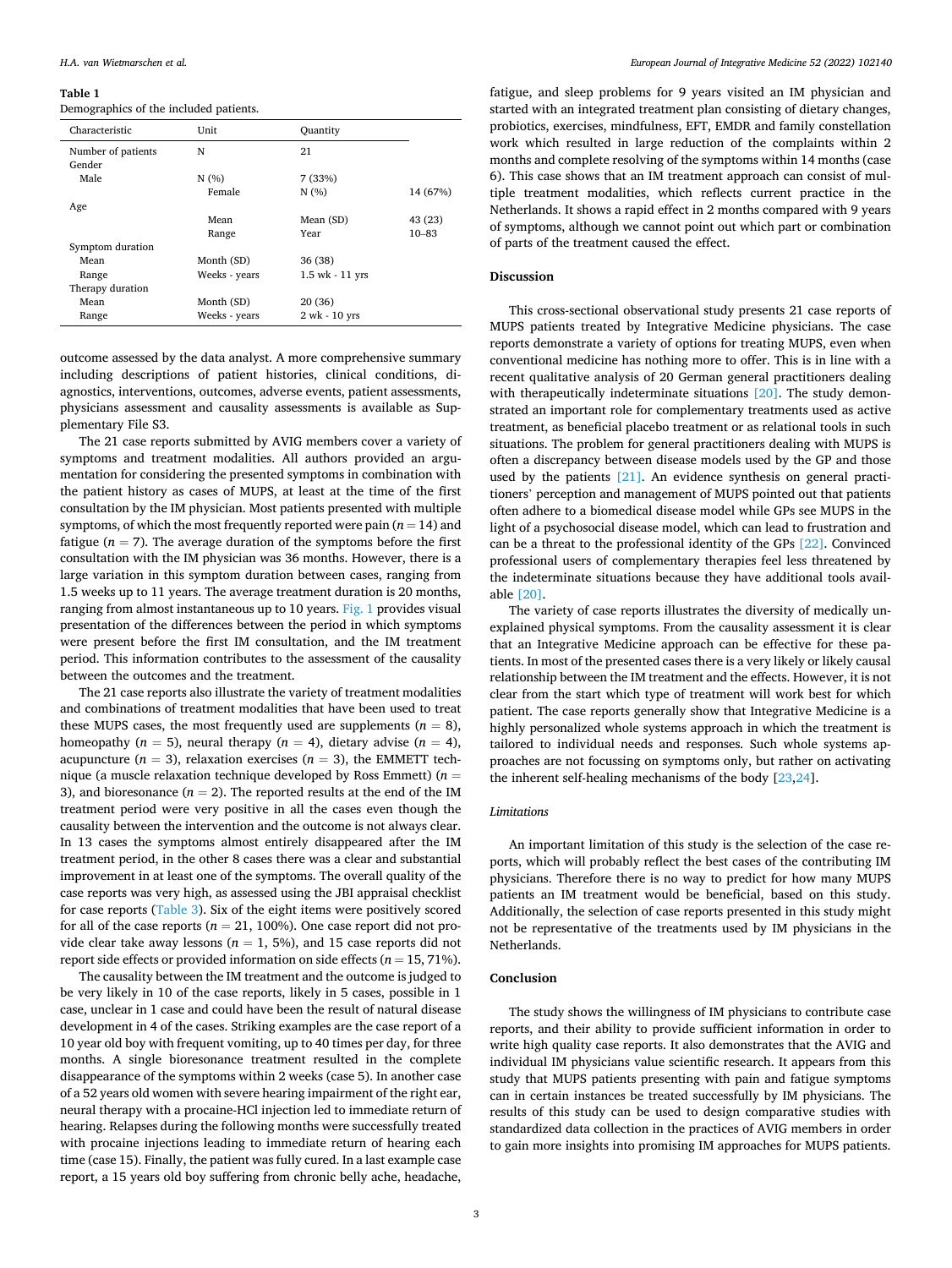## <span id="page-3-0"></span>**Table 2**

# Brief summary of the case reports.

|              |        |     | onci sunniary or the case reports.                                   |                                              |                                                                                                         |                            |                                                                                                                            |                                          |
|--------------|--------|-----|----------------------------------------------------------------------|----------------------------------------------|---------------------------------------------------------------------------------------------------------|----------------------------|----------------------------------------------------------------------------------------------------------------------------|------------------------------------------|
| Nr           | Gender | Age | Main symptoms                                                        | Symptom<br>duration                          | Main therapy type                                                                                       | <b>Therapy</b><br>duration | <b>Outcome summary</b>                                                                                                     | Causality                                |
| $\mathbf{1}$ | Female | 63  | Trigeminusneuralgia                                                  | 5.5 years                                    | Acupuncture (3 sessions),<br>many supplements                                                           | 10 years                   | Overall condition improved over<br>time. Many relapses.                                                                    | Unclear                                  |
| 2            | Female | 44  | Jaw pain, tinnitus, short<br>menstruation cycle                      | $>$ 5 years<br>(menstruation<br>$>23$ years) | Acupuncture for jaw (6<br>sessions), Chinese herbs for<br>menstruation                                  | 2 months                   | Jaw pain decreased over time<br>until gone. Menstruation cycle<br>lengthened to 26/28 days.                                | Very likely                              |
| 3            | Female | 57  | Unexplained chronic pain<br>and inflammation in mouth                | 15 months                                    | Amalgam filling removal,<br>supplements, bioresonance                                                   | 9 months                   | Instantaneous 90% symptom<br>reduction                                                                                     | Very likely                              |
| 4            | Male   | 83  | Chronic lower back pain,<br>canal stenosis on MRI                    | 6 years                                      | Autovaccine therapy,<br>vitamin D and B12                                                               | 1 year                     | After 8 months pain is gone, canal<br>stenosis is reduced on MRI                                                           | Likely                                   |
| 5            | Male   | 10  | Frequent vomiting (40 times<br>daily)                                | 3 months                                     | Bioresonance (2 sessions)                                                                               | 2 weeks                    | Instantaneous disappearance of<br>symptoms after first treatment                                                           | Very likely                              |
| 6            | Male   | 15  | Chronic belly ache,<br>headache, fatigue                             | 9 years                                      | Diet, probiotics, exercises,<br>mindfulness, meditation,<br>EFT, EMDR, family<br>constellation          | 14 months                  | Symptoms much reduced after<br>two months, then completely<br>gone after 14 months                                         | Very likely                              |
| 7            | Female | 37  | Hypertonic pelvic floor,<br>incontinence, chronic lower<br>back pain | $>$ 11 years                                 | EMMETT, relaxation<br>exercises, iliopsoas exercise,<br>coaching                                        | 3 months                   | Improvement continence, back<br>pain and more relaxation.                                                                  | Very likely                              |
| 8            | Female | 58  | Painful right foot, difficulty<br>walking                            | $> 2$ years                                  | EMMETT, relaxation<br>exercises, iliopsoas exercise,<br>coaching (5 sessions)                           | 3.5 months                 | Symptoms resolved. Symptoms<br>responded directly to the<br>treatment sessions.                                            | Very likely                              |
| 9            | Female | 23  | Chronic stress, ill feeling,<br>joint pain                           | several months                               | High dose vitamin C                                                                                     | Unclear                    | Symptoms rapidly reduced                                                                                                   | Likely                                   |
| 10           | Female | 13  | Fatigue, headache,<br>dizziness, palpitations                        | 5 weeks                                      | Homeopathy                                                                                              | 13 months                  | Symptoms improved slowly over<br>time                                                                                      | Possibly<br>natural<br>healing<br>course |
| 11           | Male   | 74  | Neuropathic pain left leg<br>and foot, groin pain left               | $> 1$ year                                   | Homeopathy                                                                                              | $> 2$ weeks                | Groin pain gone in 2 weeks                                                                                                 | Likely                                   |
| 12           | Female | 14  | Chronic fatigue, headache,<br>dizziness                              | 16 months                                    | Homeopathy                                                                                              | 1 year                     | Symptoms improved over time.<br>Symptoms repeatedly responded<br>rapidly to taking the treatment<br>after relapsing.       | Very likely                              |
| 13           | Female | 58  | Chronic fatigue, sore<br>muscles                                     | $>$ 4 years                                  | Homeopathy, diet                                                                                        | 4 years                    | Symptoms gone with now and<br>then a relapse.                                                                              | Possibly<br>natural<br>healing<br>course |
| 14           | Male   | 38  | Muscle tension and knots in<br>legs, sleep problems, stress          | $±$ 3 years                                  | Homeopathy, supplements,<br>diet                                                                        | 20 months                  | Symptoms go up and down in<br>response to homeopathy. Rapid<br>improvement after dairy free<br>diet.                       | Likely with<br>diet                      |
| 15           | Female | 52  | Hearing impairment right<br>ear                                      | 6 weeks                                      | Neural therapy                                                                                          | $4 - 5$<br>months          | Repeated immediate return of<br>hearing during injection. Time<br>between relapses increases untill<br>cured.              | Very likely                              |
| 16           | Female | 23  | Fatigue in the head after<br>whiplash trauma                         | 3 years 7 months                             | Neural therapy (13 sessions)                                                                            | 7 months                   | Strong improvement after 2<br>months weekly treatment, then<br>slowly declining. Overall much<br>less fatigue in the head. | Very likely                              |
| 17           | Male   | NA  | Oppression of chest, painful<br>chest muscles and ribs.              | 1.5 week                                     | Neural therapy (16 sessions)                                                                            | 2 months                   | Symptoms start declining after<br>4th treatment. Almost gone after<br>2 months.                                            | Possibly<br>natural<br>healing<br>course |
| 18           | Male   | 72  | Persistent knee pain, leg<br>cramps, numb feet                       | 3 years                                      | Polarization, zell-milieu<br>revitalizing (zmr) program,<br>supplements, neural therapy<br>(5 sessions) | 2 months                   | Great and rapid improvement<br>after 2 weeks. Numbness gone<br>after 2 months                                              | Very likely                              |
| 19           | Female | 15  | Chronic fatigue, exercise<br>intolerance                             | 4 months                                     | Supplements                                                                                             | 7 months                   | Symptoms and dysbiosis<br>disappeared after 3 months.                                                                      | Possibly<br>natural<br>healing<br>course |
| 20           | Female | 60  | Bowel symptoms, recurrent<br>UTI, chronic fatigue, sleep<br>problem  | many years                                   | Supplements, acupuncture,<br>spiritual healing sessions                                                 | 10 years                   | Symptoms were reduced after<br>much trial and error. Spiritual<br>healing (Healing Code, Code of<br>Miracles) had effect.  | Possible for<br>spiritual<br>healing     |
| 21           | Female | 55  | Tension in body and head,<br>hypertonic pelvic floor                 | At least several<br>years                    | Supplements, diet,<br>EMMETT, coaching,<br>relaxation exercises,                                        | 5 months                   | Each treatment reduced tension<br>and improved energy. Posture<br>improved.                                                | Likely                                   |

iliopsoas exercise Note: EMMETT = muscle relaxation technique developed by Ross Emmett, EFT = emotional freedom technique, EMDR = Eye Movement Desensitization and Reprocessing,  $\text{MRI} = \text{magnetic resonance imaging}, \, \text{UTI} = \text{urinary tract infection}.$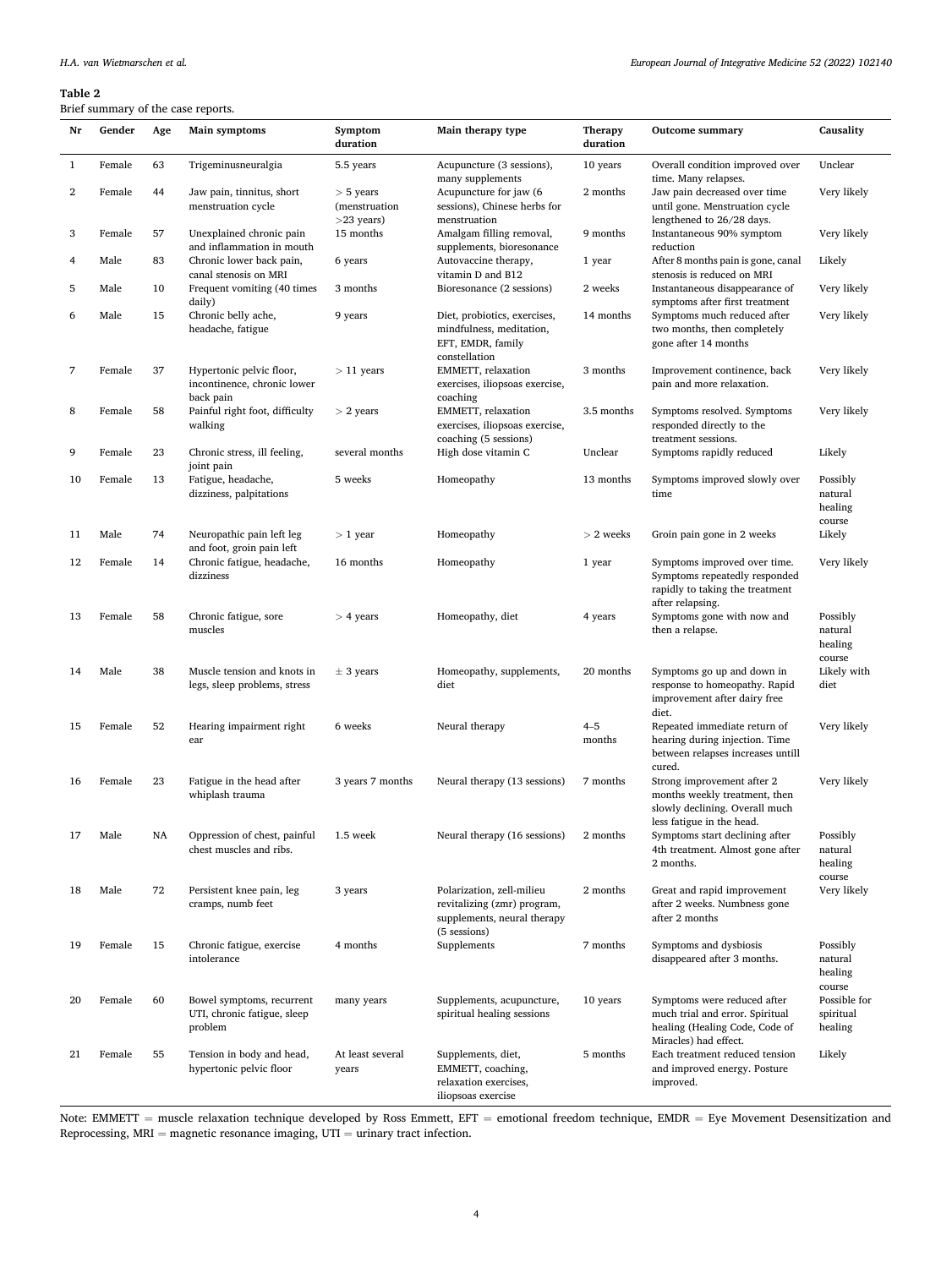<span id="page-4-0"></span>

**Fig. 1.** Overview of the relationship between the duration of symptoms before IM treatment and the duration of the IM treatment for causality assessment.

## **Table 3**

Quality appraisal of the case reports with the JBI checklist for case reports.

|                                          | Case report number |  |  |   |  |  |  |   |   |  |  |  |    |    |    |    |    |    |    |    |
|------------------------------------------|--------------------|--|--|---|--|--|--|---|---|--|--|--|----|----|----|----|----|----|----|----|
| <b>JBI</b> item                          |                    |  |  | 4 |  |  |  | 8 | Q |  |  |  | .3 | 14 | 15 | 16 | 18 | 19 | 20 | 21 |
| Demographics clearly described?          |                    |  |  |   |  |  |  |   |   |  |  |  |    |    |    |    |    |    |    |    |
| Patients history clearly described?      |                    |  |  |   |  |  |  |   |   |  |  |  |    |    |    |    |    |    |    |    |
| Clinical condition clearly described?    |                    |  |  |   |  |  |  |   |   |  |  |  |    |    |    |    |    |    |    |    |
| Diagnostic tests clearly described       |                    |  |  |   |  |  |  |   |   |  |  |  |    |    |    |    |    |    |    |    |
| Intervention clearly described?          |                    |  |  |   |  |  |  |   |   |  |  |  |    |    |    |    |    |    |    |    |
| Post-intervention clearly described?     |                    |  |  |   |  |  |  |   |   |  |  |  |    |    |    |    |    |    |    |    |
| Adverse events identified and described? |                    |  |  |   |  |  |  |   |   |  |  |  |    |    |    |    |    |    |    |    |
| Are take away lessons provided?          |                    |  |  |   |  |  |  |   |   |  |  |  |    |    |    |    |    |    |    |    |

+ indicates a positive answer to the question, - a negative answer.

## **Author contributions**

HAW and FK conceived the project idea. HJH, HL, RE, RR, BK, MZ, RB, JPJ, JK, RL, EJK, KH, AR, MS collected material and wrote the case reports. HAW supported the writing of the case reports and collected the data. Data analysis was performed by HAW. Data interpretation was conducted by HAW, KV, and FK. The manuscript was drafted by HAW. KV and FK reviewed, commented on and approved the final manuscript. All authors read and approved the manuscript.

## **Declaration of Competing Interest**

The authors declare that they have no known competing financial interests or personal relationships that could have appeared to influence the work reported in this paper.

## **Data availability**

A case report template, case report checklist and a summary of the